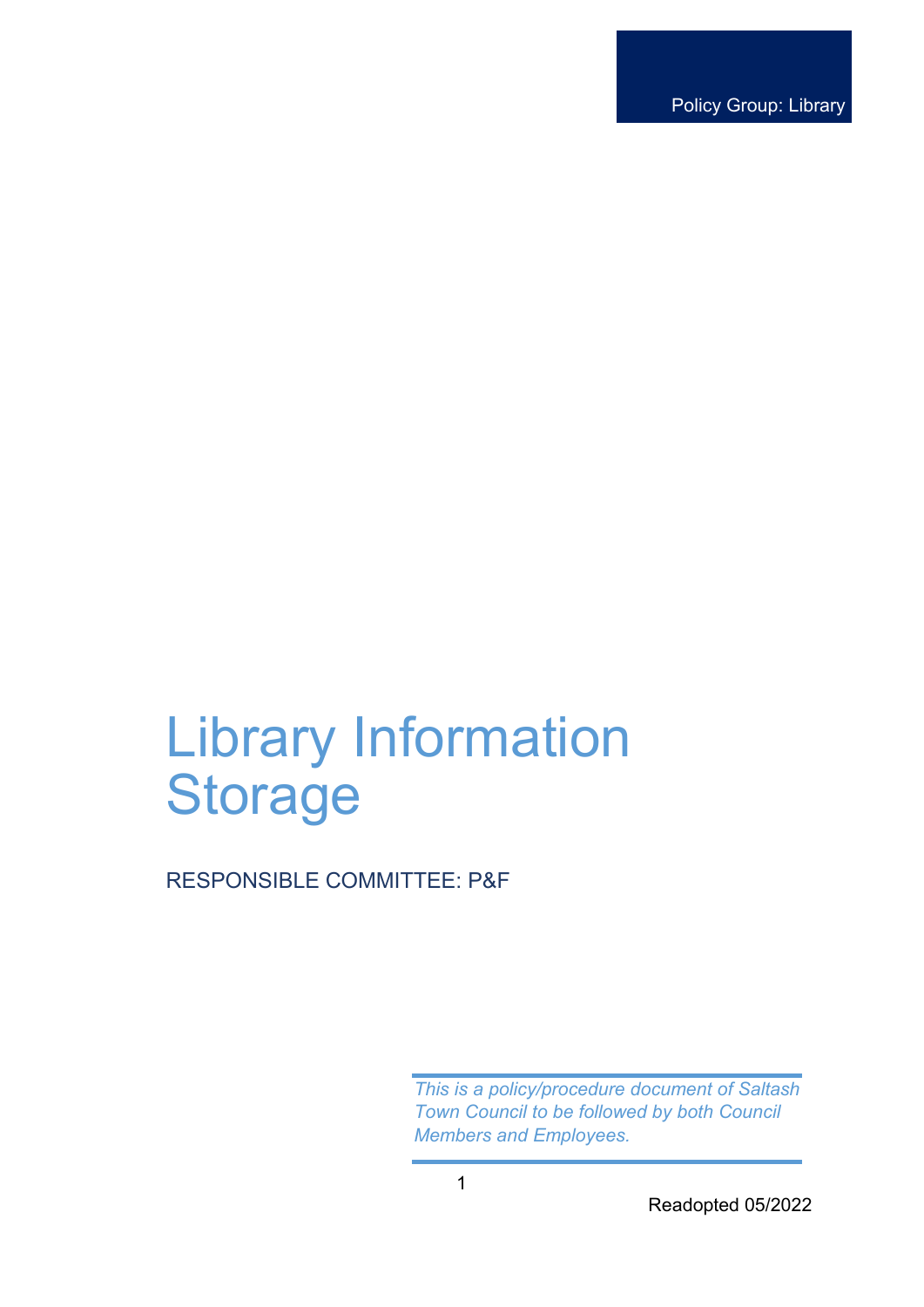| <b>Current Document Status</b>       |                       |                    |                |  |
|--------------------------------------|-----------------------|--------------------|----------------|--|
| <b>Version</b>                       | 1/2022                | <b>Approved by</b> | <b>ATM</b>     |  |
| <b>Date</b>                          | <b>March 2019</b>     | <b>Date</b>        | 05.05.2022     |  |
| <b>Responsible</b><br><b>Officer</b> | <b>AJT</b>            | Minute no.         | 54/22/23c(iii) |  |
| <b>Next review date</b>              | Annual or as required |                    |                |  |

| <b>Version History</b> |                |                      |                                                           |  |
|------------------------|----------------|----------------------|-----------------------------------------------------------|--|
| <b>Date</b>            | <b>Version</b> | <b>Author/Editor</b> | <b>Notes</b>                                              |  |
| March<br>2019          |                | CC/ajt               | Required policy for Library<br>Min no.17/19/20b           |  |
| April 2021             | 1/2021         | <b>AJT</b>           | <b>Annual Compliance check</b><br>Readopted - new council |  |
| May 2022               | 1/2022         | <b>AJT</b>           | Readopted                                                 |  |

| <b>Document Retention Period</b> |
|----------------------------------|
| Until superseded                 |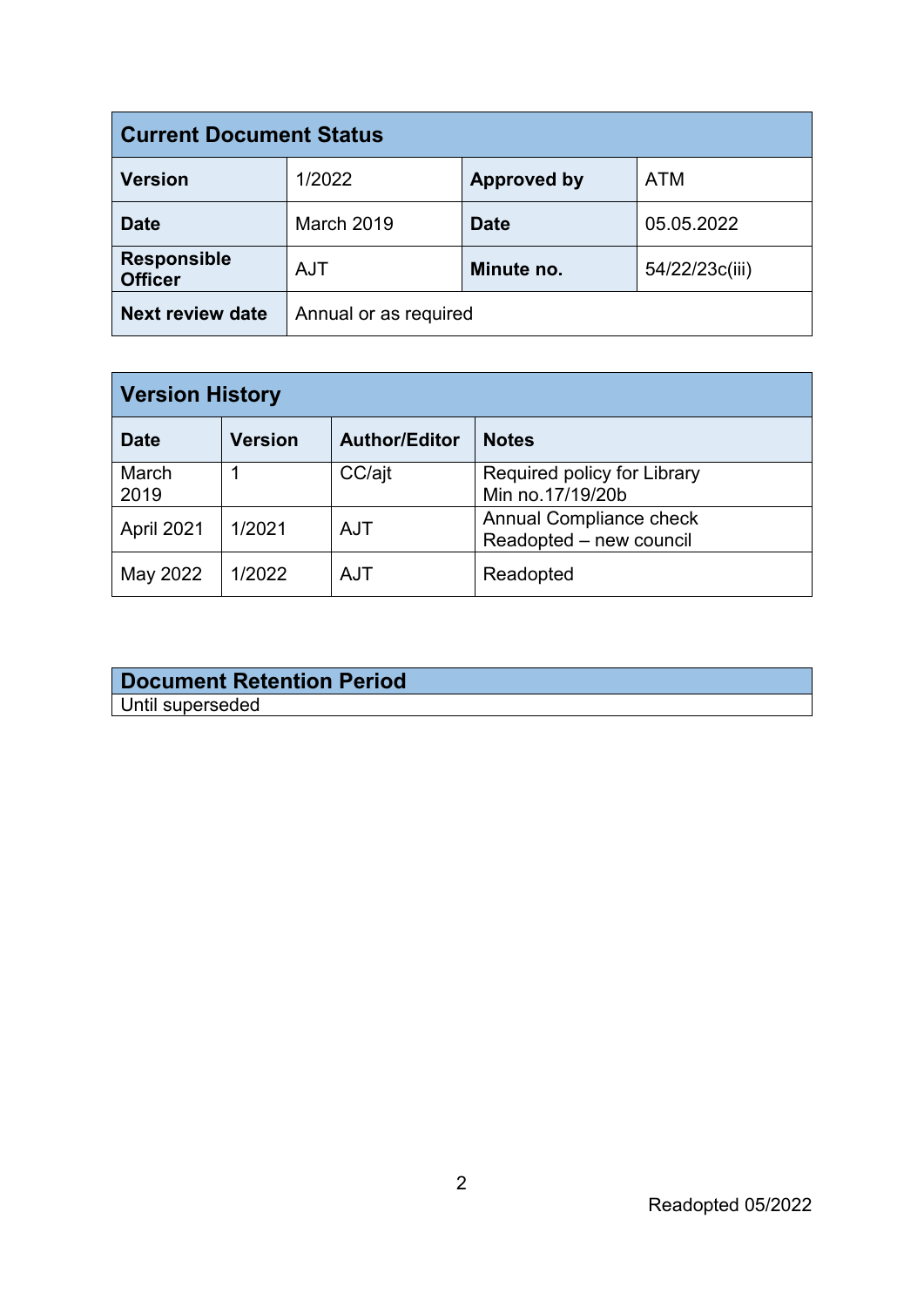# **Saltash Town Council**

# **Information Storage Policy – Saltash Library**

This policy applies to information stored on IT facilities provided and maintained at Saltash Library by Cornwall Council. This will normally be information related directly to the operation of the library service for which compliance with this policy is required by Cornwall Council. Relevant Cornwall Council policies are referenced in this document.

### **Summary**

- Cornwall Council recognises the importance of storing information securely and in a manner which makes it accessible when it is needed.
- Users should store current physical (paper-based) information near their work area for easy access and make sure that their information storage area is not at risk from fire or flood.
- Users should operate a clear desk policy at all times and should use screen protectors when dealing with special categories of data
- When the cost or risk of storing semi-current physical information locally outweighs the benefits, users should arrange to move it to an approved storage area – Cornwall Council currently uses ReStore.
- Users must send permanent physical information to Cornwall Council's Records Office for archival storage.
- Records that no longer need to be kept for operational or statutory reasons should be reviewed by responsible staff before they are destroyed or sent to the Cornwall Record Office for preservation.
- Users must store current structured electronic information in databases such as MOSAiC for social care information and Academy for Revenues and Assessments information. Information Services (IS) can provide a list of approved database suppliers and provide appropriate storage devices.
- Users can store current unstructured electronic information in these areas:
	- Shared group areas G: Drive
	- Private Home Drive H: Drive

# **Context:**

# **Background**

Cornwall Council recognises the importance of storing information securely and in a manner which makes it accessible when it is needed. Access to information is essential for Cornwall Council's operational business and performance management. We also need to ensure that information which is end of life can be easily identified and disposed of.

3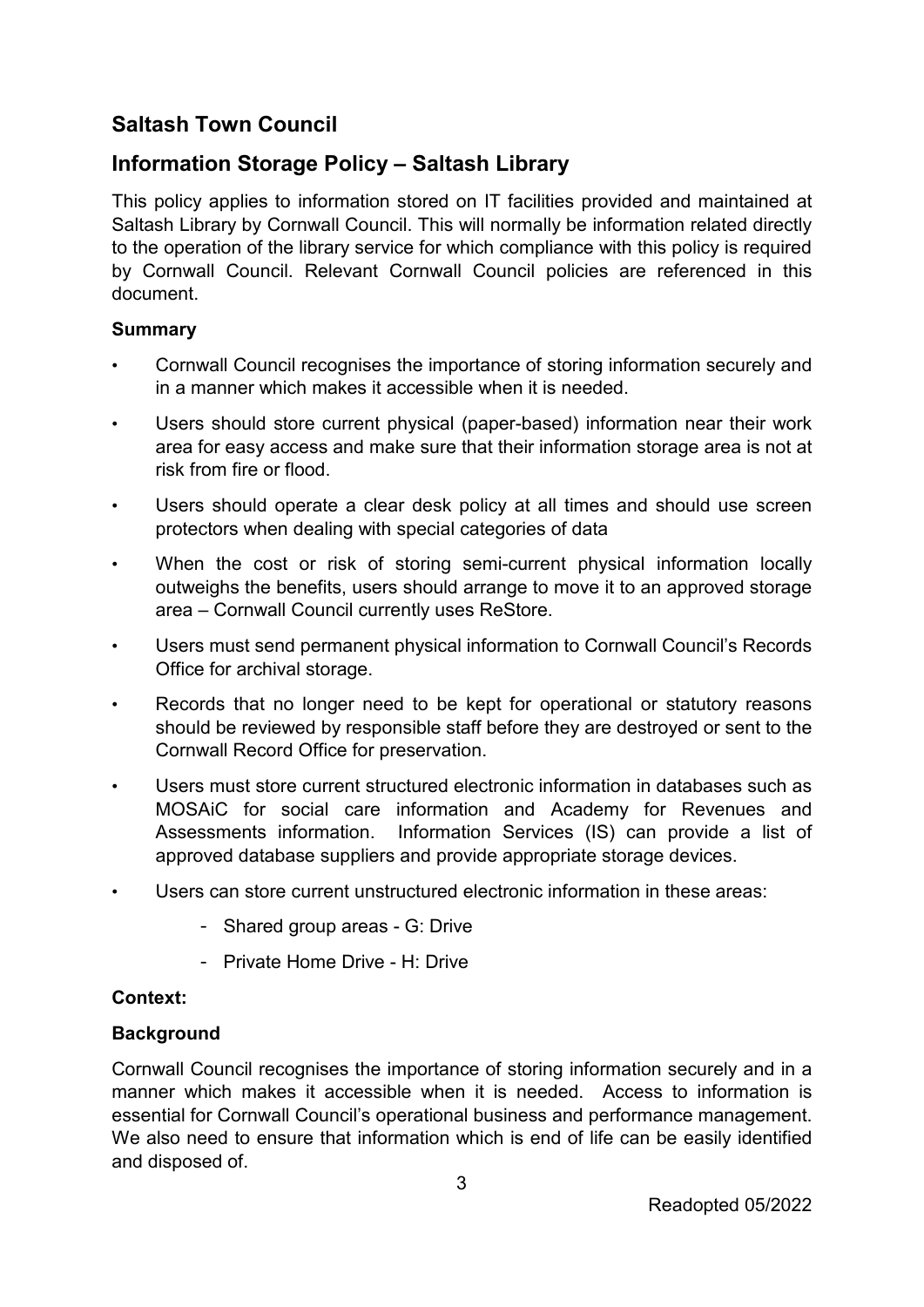# **Objectives**

The objective of this policy is to provide a framework for decisions on the storing of information in the systems used by Cornwall Council. This is intended to allow effective decisions to be taken on the storage of all information and data which Cornwall Council needs for its activities.

## **Distribution and Scope**

This policy applies to anyone who processes information, for Cornwall Council or on behalf of Cornwall Council, and they must either adopt this policy or prove that they have equivalent policies in place.

### **Policy details:**

### **Physical information – current**

Current physical information is paper based information that is used frequently.

Users should store it near their work area for easy access and make sure that their information storage area will not be at risk from fire or flood.

Users must ensure that appropriate security measures are in place to protect the information (e.g. locking personal or sensitive information away when not in use).

Users must have an indexing system to make it easy for other users to find the information they need. Make sure that anyone who uses the information is trained in the system.

Users must regularly review the information they hold and dispose of it in line with relevant retention and disposal schedules, such as Batchelor, or the NHS or [European](https://www.gov.uk/guidance/previous-erdf-programmes-retaining-documents)  [Structural & Investment Funds](https://www.gov.uk/guidance/previous-erdf-programmes-retaining-documents) or other specific guidance as appropriate.

#### **Physical information – semi current**

Semi current physical information is paper based information that isn't used frequently but still has to be kept to meet the retention guidelines.

When the cost or risk of storing this information locally outweighs the benefits, users should arrange to move it to an approved storage area. Cornwall Council currently uses ReStore to store semi-current physical information.

To access this service, follow the [Archiving and Document Storage procedures](http://cornwallcouncilintranet.cc.cornwallonline.net/default.aspx?page=4658) on the **Intranet** 

# **Physical information – permanent**

Permanent physical information is paper based information that is no longer needed for business purposes but still has to be kept. For example, there is an automatic requirement to preserve records of Cornwall Council decisions.

Users must send this type of information to the [Cornwall Records Office](http://www.cornwall.gov.uk/community-and-living/records-archives-and-cornish-studies/cornwall-record-office/) for permanent storage.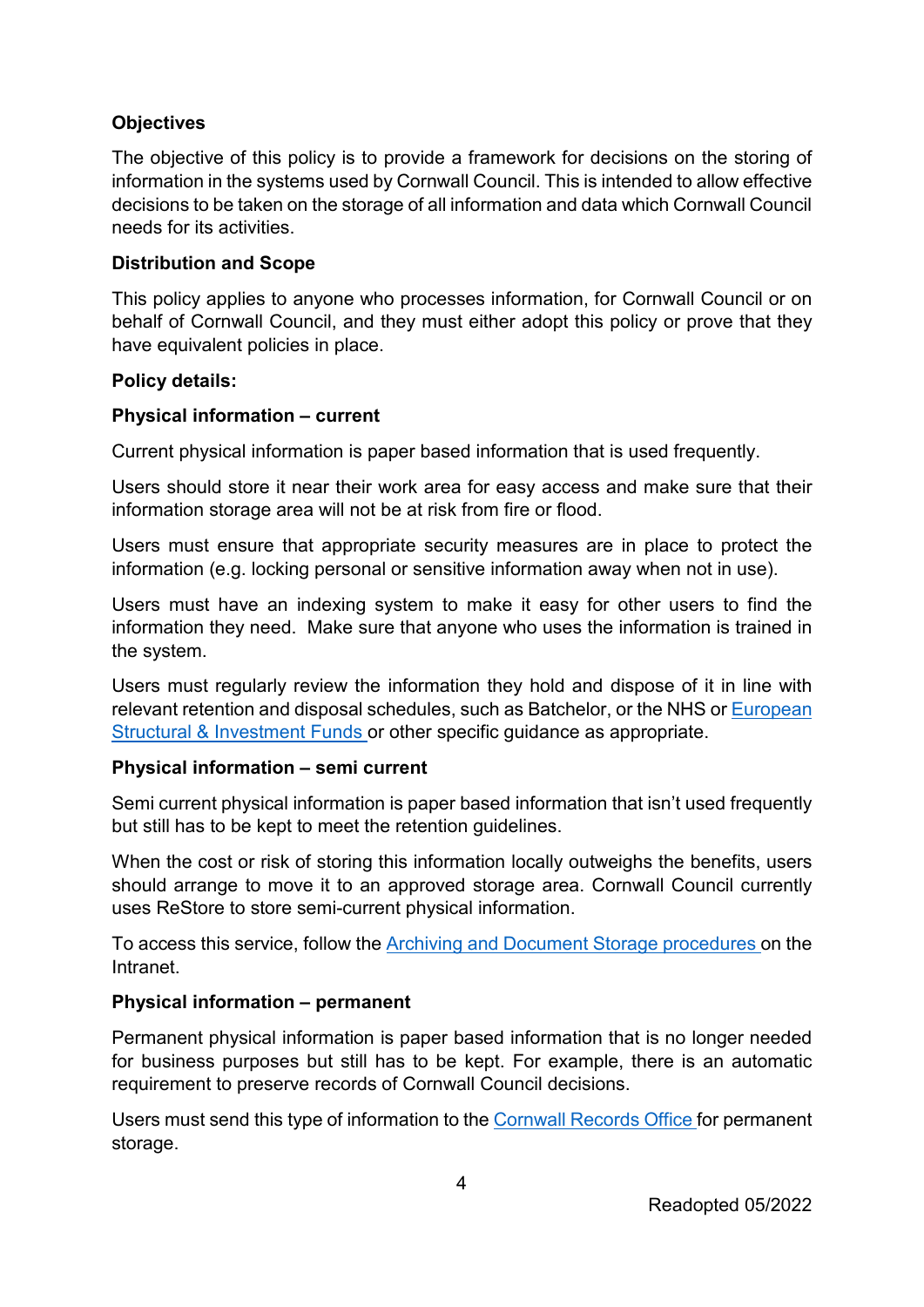### **No longer needed**

Records that no longer need to be kept for operational or statutory reasons should be reviewed by responsible staff before they are destroyed or sent to the Cornwall Records Office for preservation.

The most appropriate way to destroy records will depend on the information they contain. If they are confidential or contain personal or sensitive information, the records should be placed in the confidential waste bins provided at office locations or cross-cut shredded.

[Relevant retention schedules wi](http://cornwallcouncilintranet.cc.cornwallonline.net/need-to-know/strategies-and-policies/records-management/)ll detail the records that should be sent to the Cornwall Records Office for preservation. These include documents that are of historical interest even if they are not needed for other purposes.

# **IF THE DATA IS NO LONGER NEEDED AND NOT PASSED TO CORNWALL RECORDS OFFICE IT SHOULD BE DESTROYED**

### **Electronic information – current structured information**

Current structured electronic information is electronic information that is used frequently.

Users must store corporate and departmental current structured electronic information in databases, for example, in MOSAiC for social care information and Academy for Revenues and Assessments information. Information Services (IS) can provide a list of approved database suppliers and provide appropriate storage devices.

IS takes backups to recover live databases, however, it is the Information Asset Owner's responsibility to ensure archived data is secure and accessible for as long as it has to be retained.

# **Electronic information – current unstructured information**

Users can store current unstructured electronic information such as draft reports and meeting minutes and agendas in the following areas:

#### Shared group area (G: drive)

Users should use the shared drive (e.g. the G: drive) to store business information that they need to share with colleagues. This includes emails (see the Email Code of Practice), information generated from Microsoft products, information received from outside of Cornwall Council and draft material prior to publication.

There is limited storage space on the shared drive, so try to keep your file size down by making time to routinely weed information from electronic files. Where possible, do not store any personal information on the shared drive, as others may be able to access it. Information should be secured via access controls to areas of the G: Drive and password protection if additional security is required.

A user's service will have its own folder structure on the shared drive, with appropriate security: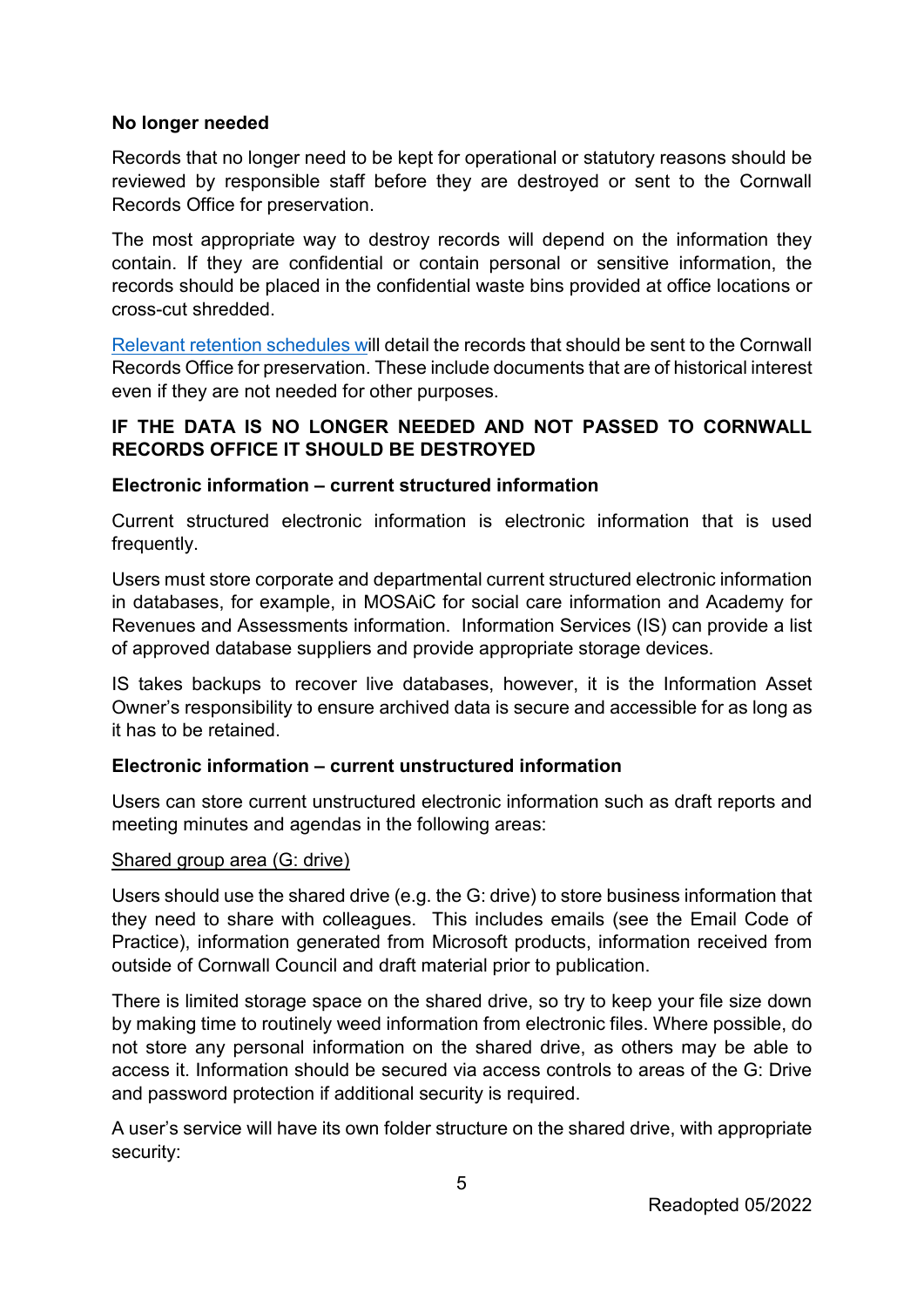An Information Asset Owner nominated by each service will be in control of the design of the service's folder structure.

Other staff may be delegated to look after parts of the structure.

Every folder must have a Regulator, who will control security access, monitor content and dispose of information that is no longer needed, in line with appropriate retention guidelines.

Access to specific folders can be restricted to one person or a group of people. IS will set up appropriate controls at the request of nominated service staff.

The shared drive is backed up regularly to make it easier to recover current unstructured information.

#### Private home drive (H: drive)

Users' private drive (e.g. the H: drive) can only be accessed via their user login.

It should only be used for:

- Personnel information Business information about individual employees, e.g. Performance Development System (PDS) information.
- EDRMS RKYV Information checked out for editing purposes from the EDRMS – (Electronic Document Records Management System).

Users should delete private information as soon as they are finished with it, making sure they don't keep it for longer than one month.

Private drives are backed up regularly to make it easy to recover current unstructured content.

#### Case management systems

Users must follow the processes and procedures associated with the relevant case management system e.g. Iken for Legal Services information. Case management systems should have appropriate retention and disposal rules applied.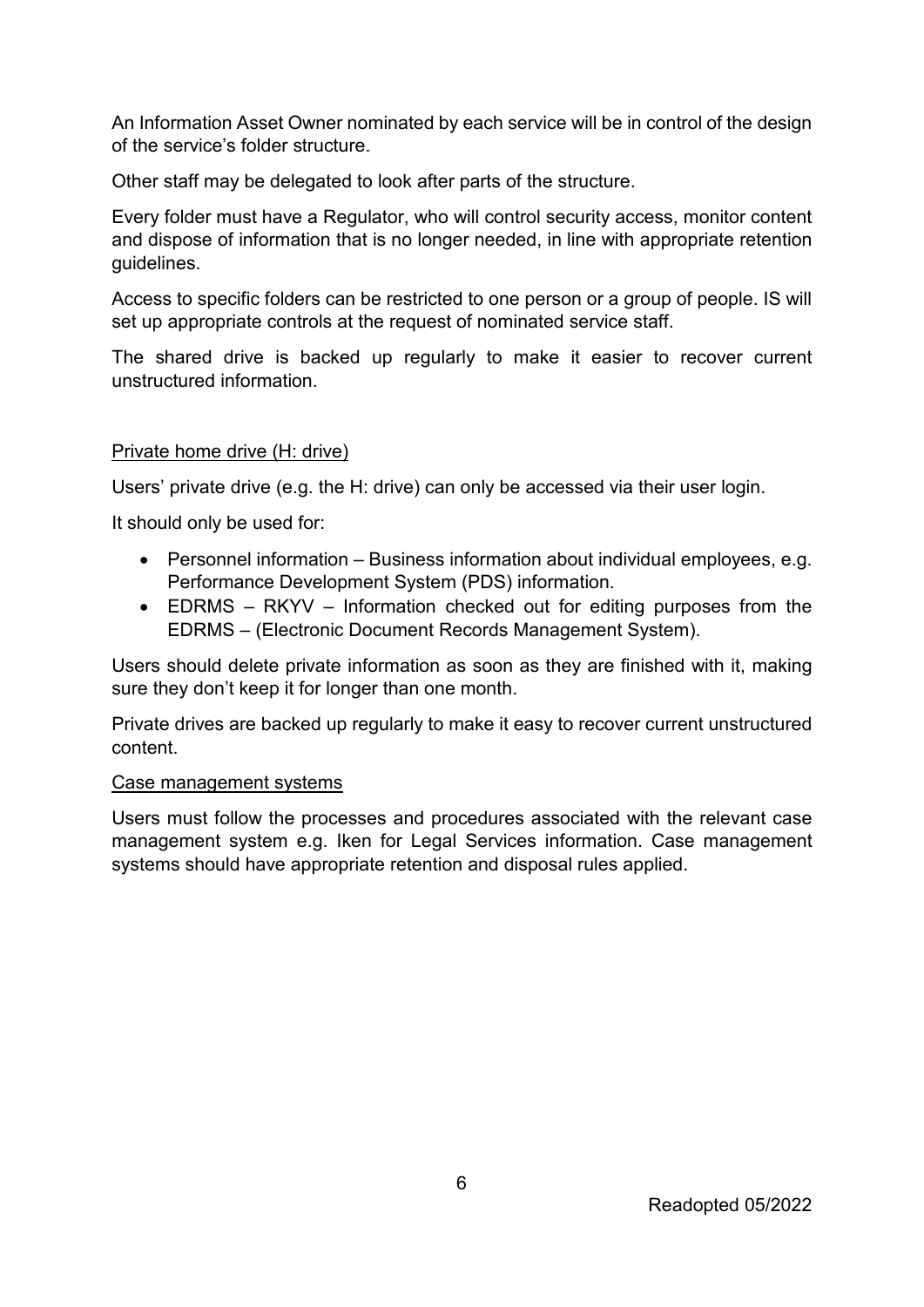#### Website and Intranet

Documents and files that are linked to Cornwall Council's Website and Intranet pages are stored and managed in the Media section of the content management editing tool.

### Electronic Information - structured and unstructured – semi current and permanent

There is currently no corporate strategy or policy for these information types.

### **Policy Management**

The Assurance Service in the Customer and Support Services Directorate is the designated Council owner of the Information Storage Policy and is responsible for the maintenance and review of the Policy, advice and guidelines.

Cornwall Council's Senior Information Risk Owner is responsible for managing corporate information risks, including maintaining and reviewing an information risk register.

Cornwall Council's Caldicott Guardian is responsible for protecting the confidentiality of service user information to ensure that standards are met when handling personal information in health and social care.

Cornwall Council's Information Governance Board meets on a regular basis to review all information governance and security related matters. Its membership includes the SIRO and Caldicott Guardian.

Service Directors and managers are responsible for ensuring that staff are made aware of and comply with the Information Storage Policy, Standards, Guidelines and **Procedures** 

Cornwall Council's Internal Audit Service will review the adequacy of the controls that are implemented to protect Cornwall Council's information and recommend improvements where deficiencies are found.

Users accessing Cornwall Council information are required to adhere to the Information Storage Policy, Standards, Guidelines and Procedures.

Failure to comply with the Information Storage Policy, Standards, Guidelines and Procedures may lead to disciplinary or remedial action.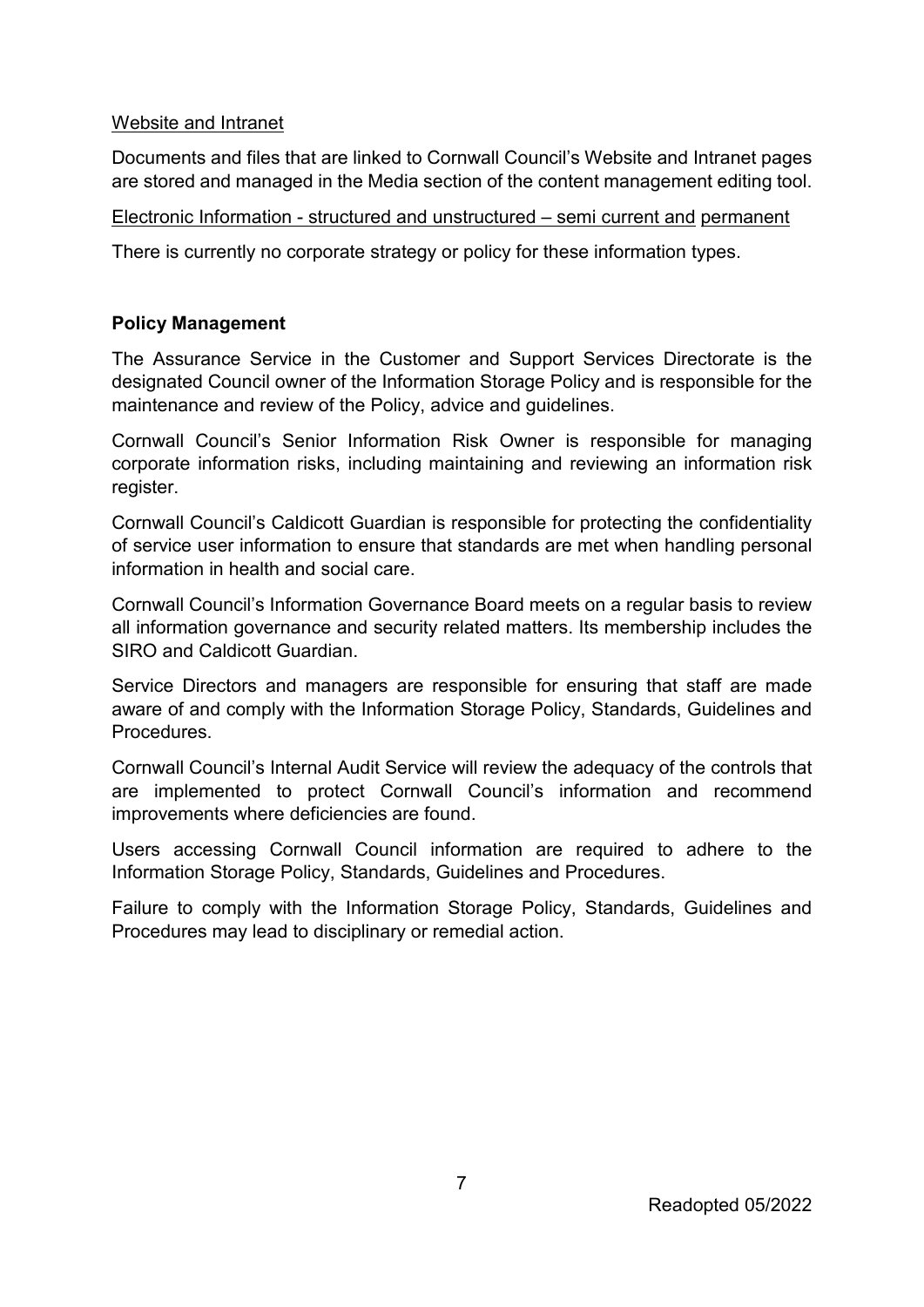## **How the impact of this policy will be measured**

The Corporate and Information Governance Team will monitor compliance with the policy and performance with regard to information storage.

Indicators to monitor the performance on information storage are:

- Audits to ensure effectiveness of procedures that provide a moderate level of assurance;
- Number of adverse judgements from the ICO linked to information storage issues.

Potential risks will be regularly monitored and evaluated to ensure this policy is kept up to date.

Wherever possible, this policy must be reviewed 3 months prior to new legislation taking effect. If that is not possible, because e.g. the new legislation is brought into effect without 3 months' notice, this policy must be reviewed within one month of the legislation being brought into effect.

#### **Breaches and non-compliance**

Where external service providers, agents or contractors breach the policy, this should be addressed through contract arrangements.

Breaching the Data Protection Act could lead to fines of up to £500,000 being issued by the Information Commissioner's Office, and possible criminal or civil action being taken against Cornwall Council or the individual(s) involved.

A breach of this policy must be reported using the information [security](http://cornwallcouncilintranet.cc.cornwallonline.net/default.aspx?page=2824) [incident](http://cornwallcouncilintranet.cc.cornwallonline.net/default.aspx?page=2824)  [reporting procedure.](http://cornwallcouncilintranet.cc.cornwallonline.net/default.aspx?page=2824)

#### **Evaluation and review**

This policy will be reviewed annually or as demanded by business need by the management team of the Assurance Service and the Information Governance Board.

This policy will be signed off by the Chair of the Information Governance Board.

#### **Further information**

Further information about this policy is available from the Corporate and Information Governance team in the Assurance service of the Customer and Support Services Directorate.

A mandatory online training module called Information Governance 2017 is available to ensure that all staff are aware of their obligations around information rights legislation (Data Protection, Freedom of Information, etc) and Information Lifecycle.